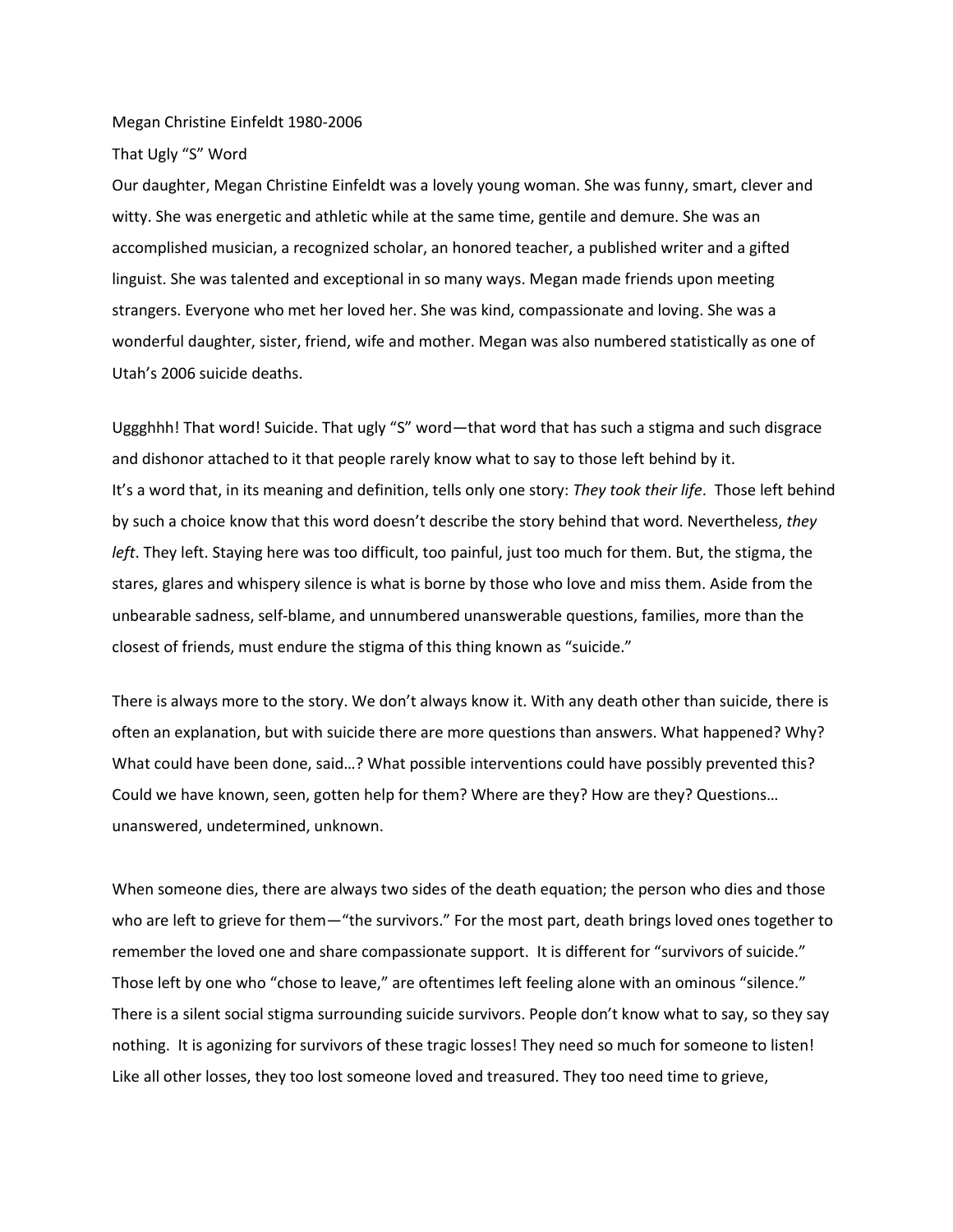remember and share. They need the same considerations given to others that grieve their losses. They need a safe and compassionate place to tell their sadness; to cry, yell, scream and sob their hearts out.

Oftentimes when people don't understand something, they respond to it with fear. In the case of suicidal deaths, survivors of these deaths are often abandoned by fearful "would-be listeners" at a time when they desperately need just that. Those left by these deaths suffer not only the loss of one they loved; most often, they have endured the details of a sudden, most typically traumatic death. Add this to the social stigma of suicide and the silence of being shunned by a society unwilling to listen and what you have is excruciating loneliness.

Judgments come in all forms of communication ranging from the spoken to the unspoken. Family members do their best to swallow hard and endure the verbal barrage. *Did you see any signs? Did you know that anything was so terribly wrong? Did they tell you anything? Where were you when it happened?* There is an invisible- pointing-finger directed at those closest as if perhaps they could have stopped this. Wouldn't one think that if anyone could have stopped it, those closest to them would have done all they could to prevent this? Oftentimes those closest are the least likely to know as the one leaving doesn't want to alarm, cause concern or even hurt them. "Leaving" in this way is most generally done in private without those closest even aware.

Why such stigma? Generally the social disgrace and dishonor can be traced to religious dogma. Depending on the religious reference points of the "glare and starrers," the one who "left" is believed to be in eternal darkness or some other less-than-heavenly abode, having committed an unforgivable sin. Who makes such determinations? Who says that this is so? Who knows for sure and who, on earth, has the right to pass such post-life definitive judgments?

Regardless of the unanswered questions and hurtful judgments by those who do less than understand, there are ways we can help survivors left by those who willfully "departed." We can listen without judgment. We can avoid simplistic clichés that diminish the loss by providing simple solutions to difficult realities such as, "They are in a better place," and "Time heals all wounds." Avoid any reference that the person they lost was "not in their right mind" or "not mentally well." This only complicates the situation. Simply state your sorrow for their loss. Survivors, as they are allowed to talk and sort things out for themselves, will come to their own understanding of what happened. Their own personal search for meaning and understanding of all this is what is really most important.